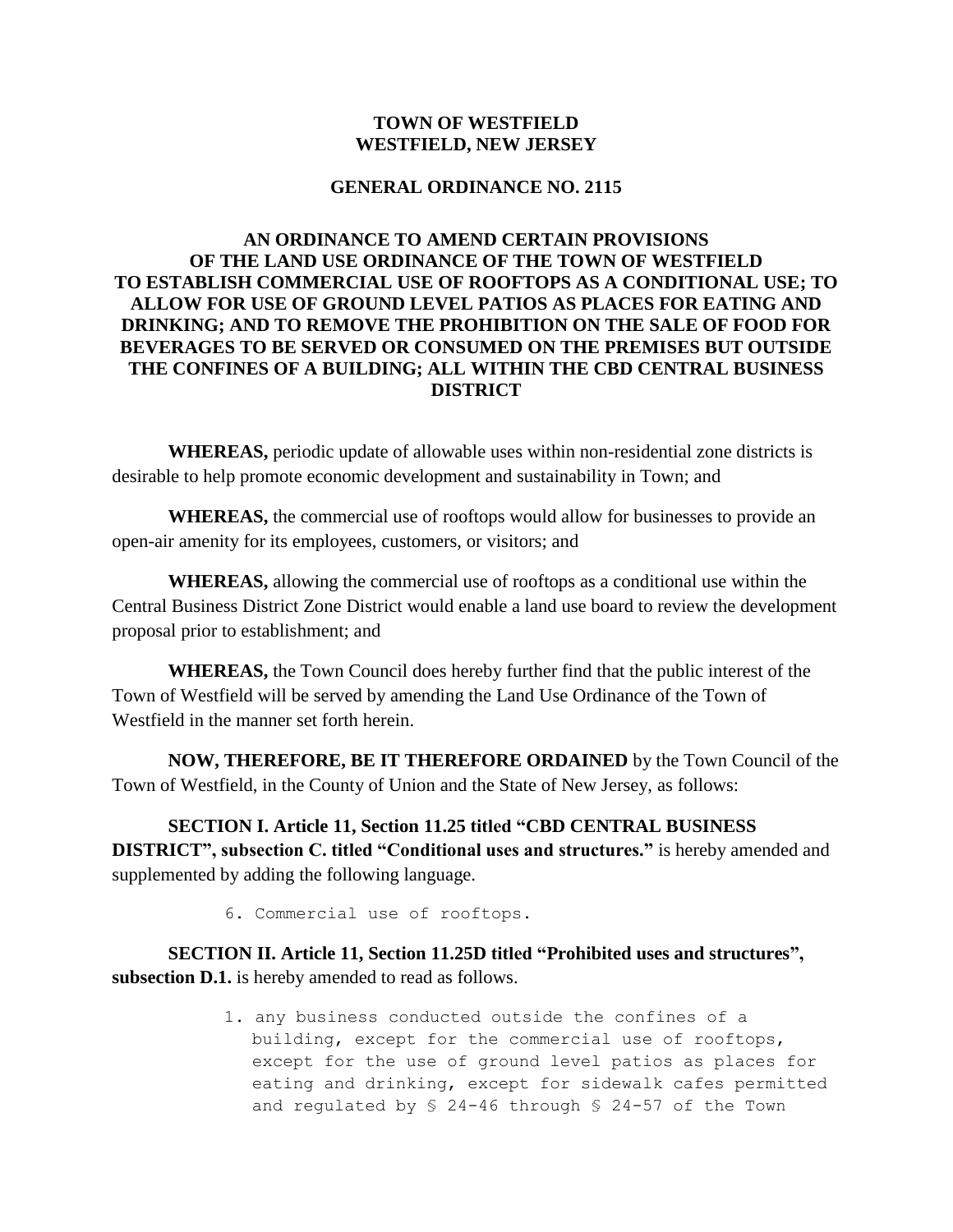Code, and except those temporary activities permitted by special permission from the Town Council;

**SECTION III. Article 11, Section 11.25D titled "Prohibited uses and structures", subsection D.8.** is hereby amended to read as follows.

8. Drive-in or drive-through restaurants.

**SECTION III. Article 18,** is hereby amended and supplemented by adding a new Section 24, titled Commercial Use of Rooftops which shall read as follows.

## **§ 18.24. COMMERCIAL USE OF ROOFTOPS**

The commercial use of a rooftop of a building as an outdoor seating or gathering space that is open to the public for events, entertainment, meetings, and/or as a food and/or beverage service area shall be regulated under this section.

- **A. Rooftop use location relative to use it serves.** The rooftop shall be part of an establishment doing business within the building, shall be located directly above or adjacent to the use of which it is a part, and there shall not be other uses located on floors in between the rooftop use and the use to which it is a part.
- **B. Design.** Rooftop use shall be designed in an attractive manner that will not detract from adjacent uses, and will prevent nuisance and safety issues. Design of the rooftop must utilize all reasonable efforts to minimize the effect of noise, light, and odor on adjacent properties and on the street. The applicant shall submit a design plan with the application for a rooftop use that, at a minimum, specifies and illustrates the proposed size, dimensions, setbacks from adjacent buildings and roof edges, layout, landscaping elements, and access routes.
	- 1. The rooftop use, including any pergolas, tents, umbrellas, awnings, service areas, bars, or preparation stations, shall be setback from adjacent uses and screened from adjacent uses to the satisfaction of the reviewing Board. The setback and screening must be established in a manner that will not unduly block light, air, or outdoor views from upper floor windows on adjacent buildings. Screening shall prevent patrons of the rooftop from looking directly into a window of a building on an adjacent lot, and into adjacent residential open spaces such as backyards or terraces.
	- 2. The rooftop use shall not produce a risk of unauthorized access to abutting buildings.